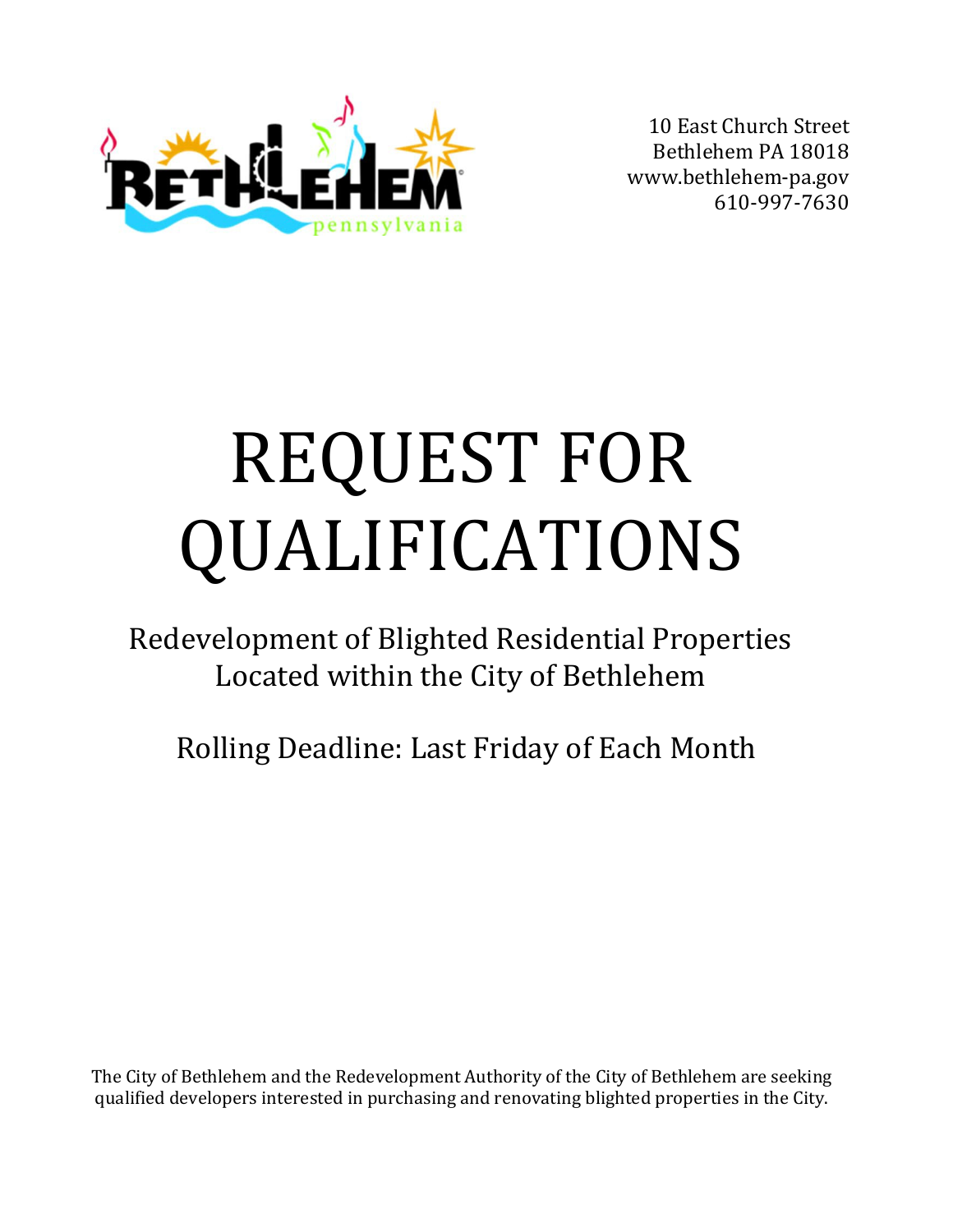## **BACKGROUND**

The City of Bethlehem, comprised of just over 75,000 residents, is located in eastern Pennsylvania and easily accessible by Interstate 78, U.S. Route 22 and Pennsylvania Highway 33. Bethlehem is immediately adjacent to the city of Allentown, Pennsylvania and approximately one hour from the city of Philadelphia and two hours from New York City. Bethlehem is a city best known for its colonial and industrial past; it was home to the Bethlehem Steel Corporation and served as an important contributor to the nation's economic growth during the late 19th and early 20th centuries.

As with many older industrial cities around the country, the City of Bethlehem saw its economic fortunes wane during the 1970s and 80s, with steel imports and overseas manufacturing serving as the principal culprits. With the decline of the steel plant and loss of jobs, the surrounding neighborhood in South Bethlehem also declined via disinvestment. Broad Street in the City's Historic Districts fared much better and has maintained a strong residential and mixed-use character.

In 2012, the City of Bethlehem completed a blight study that identified regions of the city that demonstrated significant blighting influences. Working with the Community Development Office, the Redevelopment Authority targeted those areas to identify properties that required substantial rehabilitation to again make them marketable in the local economy. The Authority works to transition blighted properties to new owners and investors who have capacity to complete the reclamation of the structure.

Buildings certified as blighted are subject to condemnation by the Redevelopment Authority of the City of Bethlehem under the Urban Redevelopment Law if the blighted conditions are not corrected by the owner. It is the intent of the City of Bethlehem and the Redevelopment Authority of the City of Bethlehem to establish a list of qualified developers that have an interest in acquiring residential properties that have been certified as blighted and may be subject to condemnation.

Developers interested in rehabilitation are encouraged to submit their qualifications for inclusion in a pool of qualified developers who will be informed as possible acquisition opportunities arise.